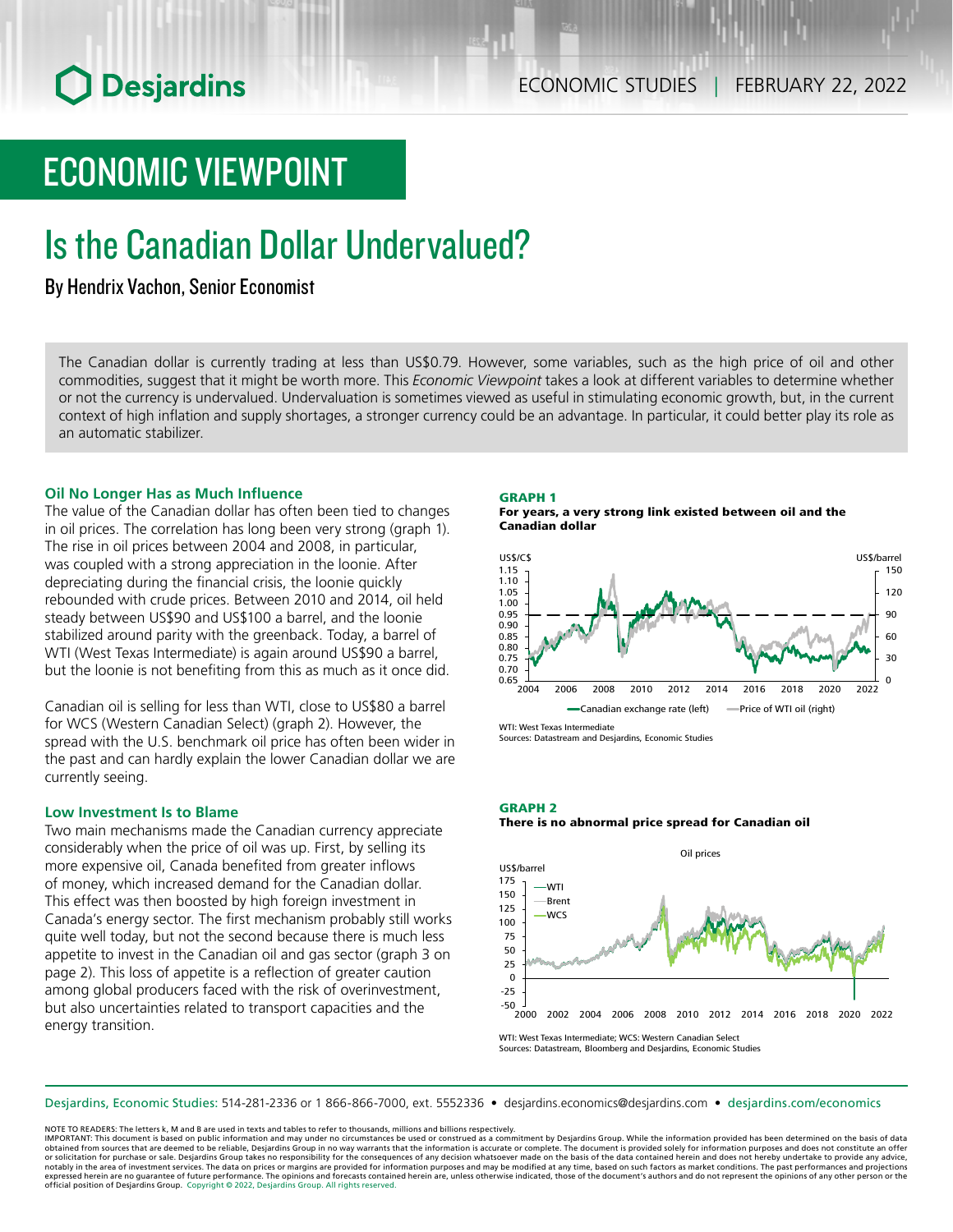## **Desjardins**

#### GRAPH 3

There is not much appetite to invest in oil and gas in Canada



Sources: Statistics Canada and Desjardins, Economic Studies

#### GRAPH 4

#### Metal prices are very high and some have hit historic peaks



Sources: Datastream and Desjardins, Economic Studies

## **But It Is Not Just Oil**

The prices of many other natural resources also have an impact on the Canadian dollar. Many have been trending upwards recently, including metal prices, which would justify a stronger Canadian dollar than what it is now (graph 4).

Rather than being limited to oil or other commodity prices, the analysis can take into account all exported and imported product prices. The ratio of these prices measures the terms of trade, which can dictate the trend in the exchange rate. All other things being equal, a larger increase in the prices of exported products than of imported products leads to higher demand for the Canadian dollar and its appreciation. Canada's terms of trade are currently very favourable and would alone be enough to make the currency worth close to US\$0.90 (graph 5).

## **Purchasing Power Parity Also Supports a Stronger Loonie**

Another variable sometimes used to judge the over- or underestimation of a currency is purchasing power parity (PPP). The main idea is that the value of a basket of goods and services should be equal from one country to another. In case of disparity, the exchange rate should adjust to maintain equality. The PPP can be calculated based on the ratio of the consumer

#### GRAPH 5





\* Ratio of export and import prices, adjusted to the average 2000–2021 exchange rate. Sources: Datastream and Desjardins, Economic Studies

#### GRAPH 6 Higher inflation in the United States increases the value of the PPP-estimated exchange rate



Sources: Datastream and Desjardins, Economic Studies

price indexes (CPI) of two countries. This measurement would also support a loonie in the vicinity of US\$0.90 (graph 6). Before the pandemic, the estimated equilibrium value was closer to US\$0.87, but higher inflation in the United States in recent years has shifted the situation in favour of the Canadian dollar.

However, the PPP is not a very accurate measurement. Represented on a graph, the exchange rate can be seen to often deviate considerably and for long periods. The PPP is more of an indicator of the trend over the very long term. Measurement biases also arise from the use of CPIs that are not calculated the same way from country to country. The price comparison is therefore not quite of the same goods and services. Consumption taxes can also add discrepancies. That is not to mention the fact that goods and services cannot all be exported or imported. Due to a lack of arbitrage between all prices, differences can therefore arise between countries over several years.

## **Interest Rate Movements Have Been Less Favourable Recently**

Interest rates are another important variable for exchange rates. A currency with higher interest rates will usually be more